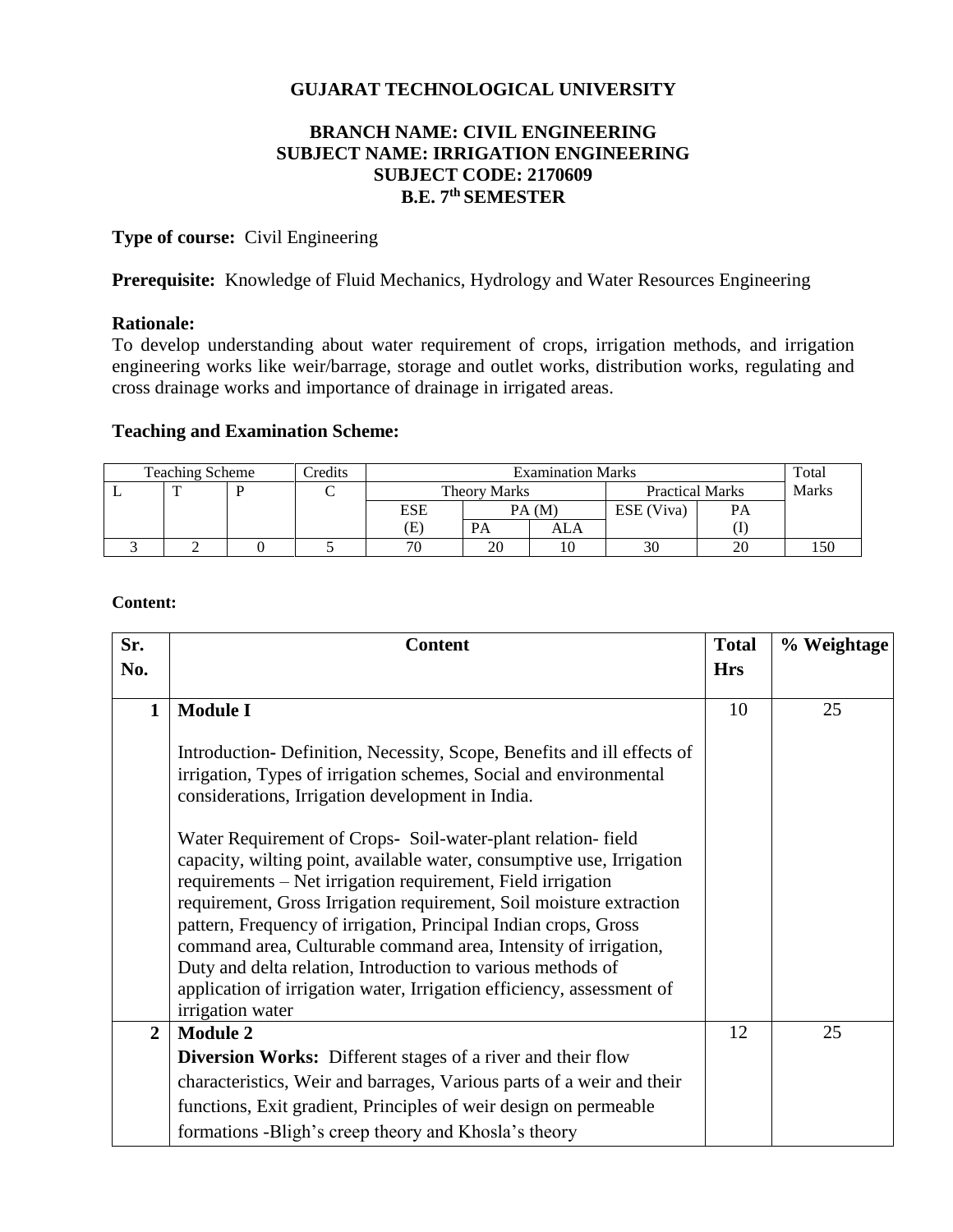|                | <b>Storage and Outlet works:</b>                                           |                |    |
|----------------|----------------------------------------------------------------------------|----------------|----|
|                | Types of earthen dams, Seepage in earth dams, Gravity dams, Forces         |                |    |
|                | acting on a gravity dam, Rock-fill dams, Spillways, Types of               |                |    |
|                | spillways, Spillways gates and energy dissipation works.                   |                |    |
| 3 <sup>1</sup> | <b>Module 3</b>                                                            | 11             | 20 |
|                | <b>Distribution works:</b>                                                 |                |    |
|                | Modes of conveying irrigation water- Types of irrigation canals-           |                |    |
|                | contour canal, ridge canal, side sloping canals, Canal sections-filling,   |                |    |
|                | cutting, partial cutting and partial filling, Balanced depth, Canal FSL,   |                |    |
|                | Capacity factor and Time factor, L-section, Losses of canal water,         |                |    |
|                | Silting and scouring of canals, Method of design of unlined section of     |                |    |
|                | irrigation canal, Silt theories, Lined canals, Design of lined canal, Link |                |    |
|                | canals                                                                     |                |    |
| 4              | <b>Module 4</b>                                                            | 8              | 20 |
|                | <b>Regulating and Cross Drainage Works:</b>                                |                |    |
|                | Canal falls, Cross drainage works, Types of cross drainage works,          |                |    |
|                | Canal escapes, Head regulator and Cross regulator, Silt ejector, Flow      |                |    |
|                | meters - Parshall flume, Irrigation outlets and types of outlets.          |                |    |
| 5              | <b>Module 5</b>                                                            | $\overline{4}$ | 10 |
|                | Water logging-causes, Reclamation, Drainage principles and practice        |                |    |

## **`Note: Term work shall be based on above mentioned syllabus**.

### **Suggested Specification table with Marks (Theory):**

| <b>Distribution of Theory Marks</b> |       |         |         |         |         |  |  |
|-------------------------------------|-------|---------|---------|---------|---------|--|--|
| R Level                             | Level | A Level | N Level | E Level | C Level |  |  |
| 15                                  | 20    | 20      | 20      | 15      | 10      |  |  |

### **Legends: R: Remembrance; U: Understanding; A: Application, N: Analyze and E: Evaluate C: Create and above Levels (Revised Bloom's Taxonomy)**

Note: This specification table shall be treated as a general guideline for students and teachers. The actual distribution of marks in the question paper may vary slightly from above table.

### **Reference Books:**

- 1. Irrigation & Water Power Engineering Dr. B.C.Punmia & B.B.Pande, Laxmi Publications, (P) Ltd, New Delhi
- 2. Irrigation, Water Resources & Water Power Engineering Dr. P.N.Modi, Standard Book House, Delhi
- 3. Irrigation, Water Power & Water Resources Engineering Dr. K.R.Arora Standard Publishers Distributors, Delhi
- 4. Irrigation Engineering and Hydraulic Structures S.K.Garg, Khanna Publishers, Delhi
- 5. Irrigation Engineering, S.K. Mazumder, Galgotia Publications Pvt Ltd., New Delhi

### **Course Outcome:**

After learning the course the students should be able to: